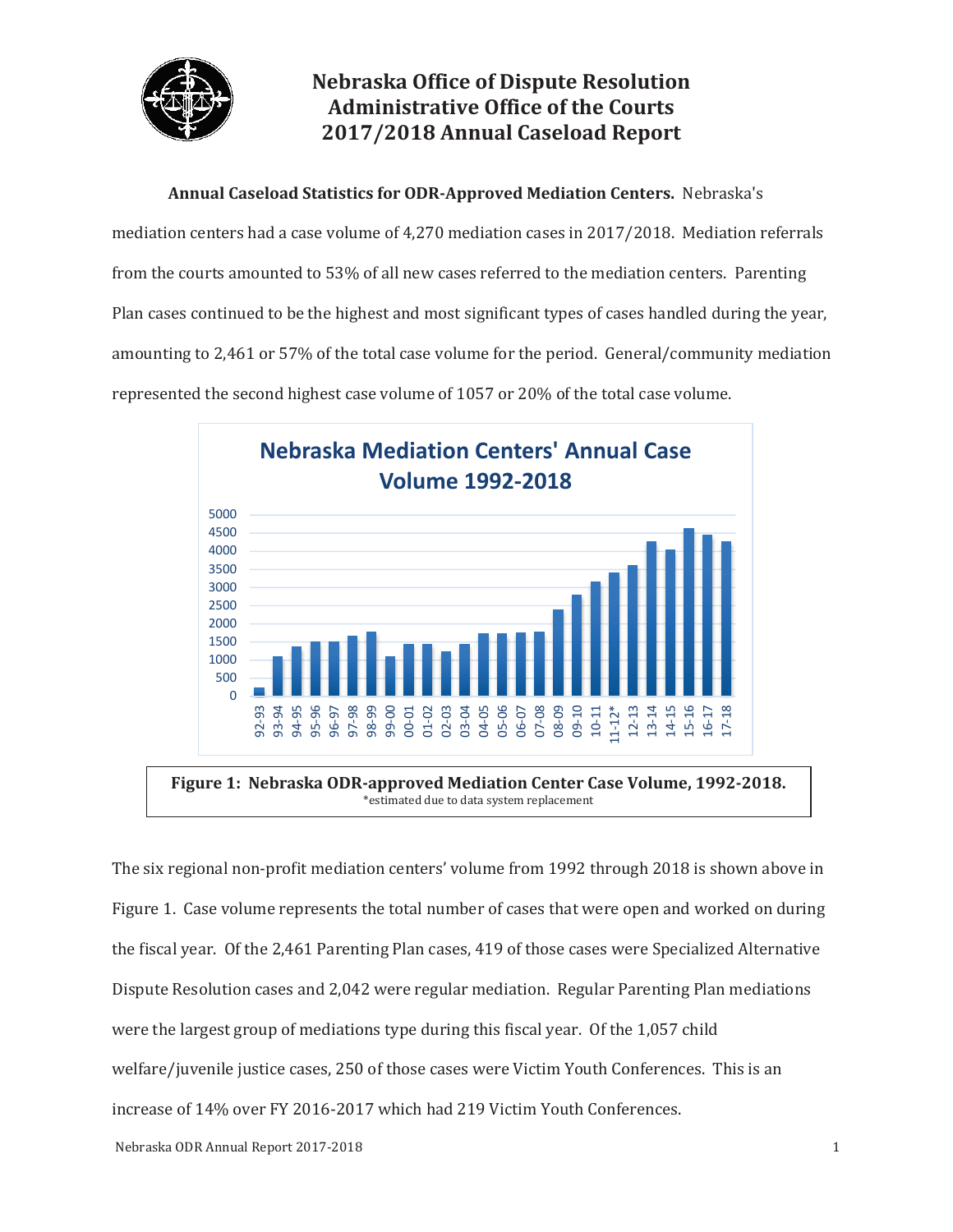## The *Cumulative Mediation Case Data Report (page 3)* provides a more detailed

description of mediation services for the period of July 1, 2017 through June 30, 2018 according to mediation center, case type, and referral source. The six ODR-approved mediation centers and their regions are shown in the map below.

#### **Mediation Centers and Regions**



 In addition to providing direct mediation services to citizens, these non-profit mediation centers offer numerous public and community seminars, educational workshops, and presentations to address violence prevention, conflict resolution, collaborative practices, mediation and other facilitative processes.

For more information, please contact Debora Denny, Director, Office of Dispute Resolution, State Court Administrator's Office, 402-471-2766, debora.denny@nebraska.gov, and visit the ODR website at www.supremecourt.ne.gov/mediation.